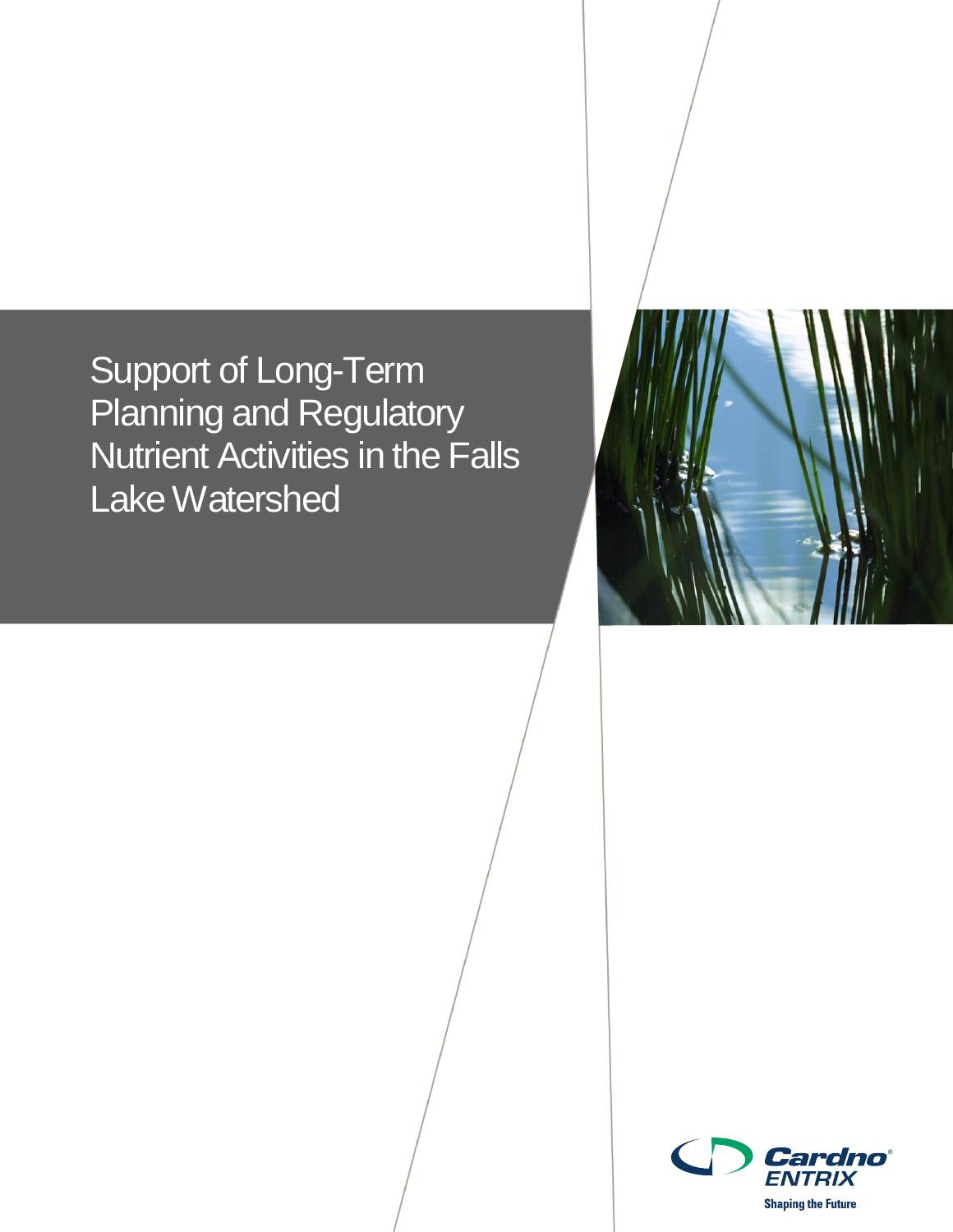Prepared for: Upper Neuse River Basin Association

Prepared by:



Cardno ENTRIX 5400 Glenwood Ave, Suite G03, Raleigh, NC, 27612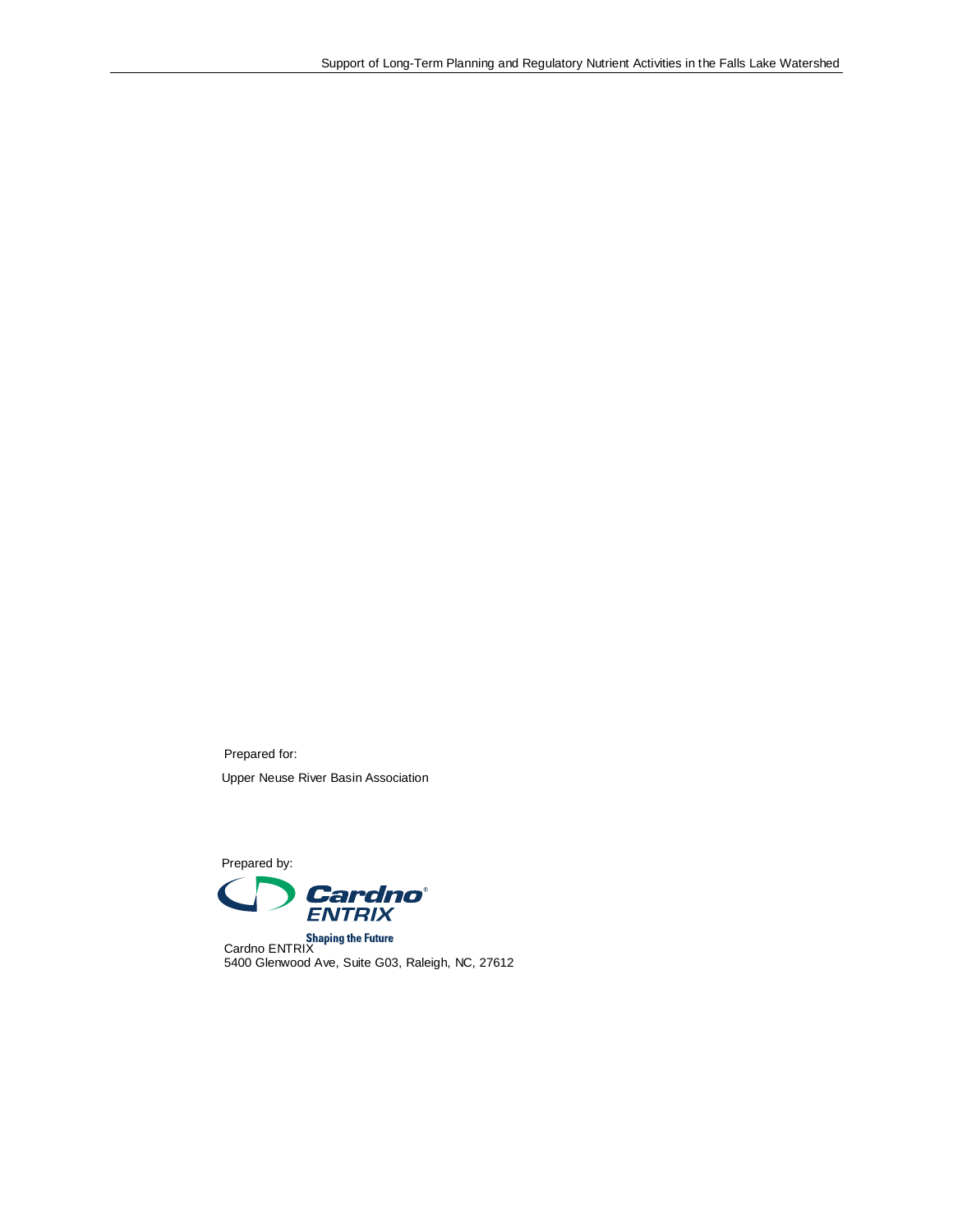# Project Overview

# **1.1 Introduction**

In 2011, the Upper Neuse River Basin Association (UNRBA) began a project to evaluate the regulatory framework of the Falls Lake Nutrient Management Strategy which is costly and requires actions on the part of UNRBA member governments and other regulated parties that are unprecedented in the State. In light of the potential financial impact of these rules and importance of Falls Lake as a resource, the UNRBA began evaluating the technical bases and regulatory framework for the Falls Rules, particularly Stage II. Local governments agree that protecting the use of Falls Lake as a water supply is paramount, and they want to ensure that the standards applied to the watershed sufficiently and efficiently protect this resource.

In January 2012, the UNRBA contracted Cardno ENTRIX to conduct the technical and regulatory review of the Falls Lake Nutrient Management Strategy. During the 18 month contract, four project tasks were completed to provide the UNRBA with the information needed to make informed decisions regarding the next steps to implementation of the re-examination and to develop jurisdictional loads for regulatory and program implementation purposes:

- > Task 1. Develop a Framework for a Reexamination of Stage II of the Falls Lake Nutrient Management Strategy (Cardno ENTRIX 2013a)
- > Task 2. Review Existing Data and Reports to Summarize Knowledge of Falls Lake and the Falls Lake Watershed (Cardno ENTRIX 2012)
- > Task 3. Review Methods for Delivered and Jurisdictional Nutrient Loads (Cardno ENTRIX 2013b)
- > Task 4. Recommend Future Monitoring and Modeling Approaches (Cardno ENTRIX 2013c)

This Project Overview provides background information about the project as well as a brief summary of each of the Cardno ENTRIX reports. Each report may be found on the UNRBA website at http://unrba.org/.

## **1.2 Background**

Falls Lake was constructed by the US Army Corps of Engineers in the late 1970s. The Congressionally authorized uses of the project were flood control, water supply, recreation, fish and wildlife enhancement, and augmentation of low flows for purposes of pollution abatement and water-quality control in the Neuse River Basin. P.L. 89-298 (Oct. 27, 1965). The North Carolina Division of Water Quality (NCDWQ) specified designated uses of Falls Lake under the Clean Water Act are drinking water supply, recreation, fishing, aquatic life including propagation and survival, and wildlife.

The North Carolina General Assembly's 2005 "Clean Lakes Act" (S.L. 2005-190) generated intensive data collection in water supply reservoirs across the State, including Falls Lake. Based on water quality monitoring conducted primarily in 2006, a portion of Falls Lake, from the confluence of the Eno and Flat River arms to the Interstate 85 Bridge (I-85), was identified as impaired due to exceedances of the turbidity and chlorophyll *a* water quality criteria. Another portion of Falls Lake, from the I-85 Bridge downstream to the dam also exceeds the chlorophyll *a* water quality criterion. The water quality criteria for chlorophyll *a* and turbidity are 40 μg/L and 25 nephelometric turbidity units (NTU), respectively. Under the Use Support guidance employed for the referenced review period, NCDWQ identified waterbodies as impaired if ten percent or more of the data (minimum of ten samples) exceeded the water quality criteria. The impairment determinations were based on data collected between 2002 and 2006. Based on feedback from the Upper Neuse River Basin Association (UNRBA), the Association is, in addition to the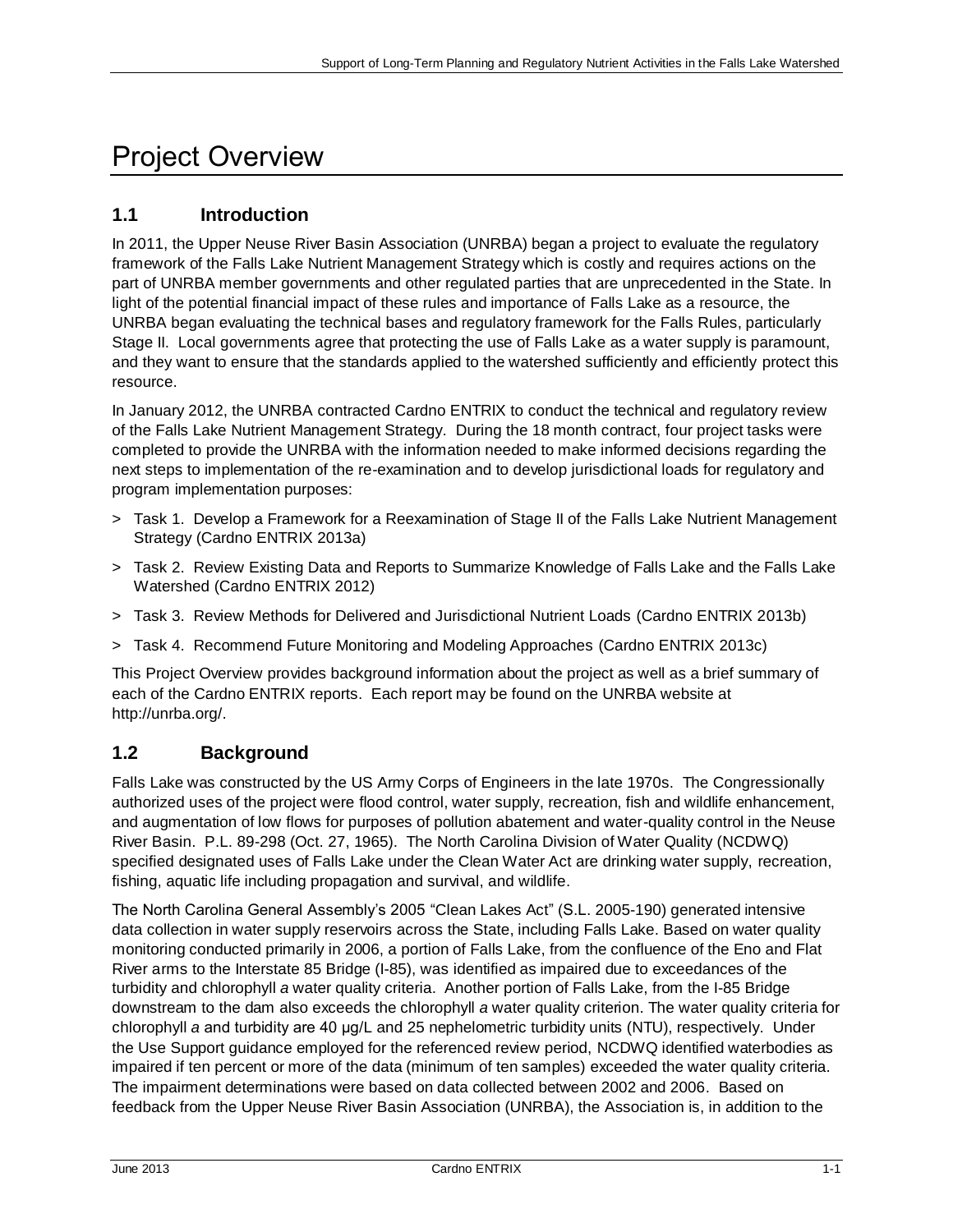specific re-examination process for Falls Lake, evaluating the State's chlorophyll *a* standard and is planning on entering into discussions with the Division of Water Quality (NCDWQ) and the Environmental Management Commission (EMC) to review the State's interpretation and application of the chlorophyll *a* standard. As reflected in UNRBA discussions, there are a number of alternatives relative to the standard including the standard value itself, application of the standard over the growing season as an average, and the use of several trophic measurements rather than one to define eutrophication level.

Table 1-1 summarizes the impairments for Falls Lake segments. The impairment status is specified by assessment unit number, which is a unique identifier that the North Carolina Department of Environment and Natural Resources (NCDENR) uses to define specific waterbody segments. The designated use associated with these water quality standards violations is the Aquatic Life use. However, there is no existing biological evidence to support an impaired status for this use; i.e., the lake does not have issues with fish kills due to eutrophication or low DO and supports a healthy sports fishery, etc. Although a fish kill occurred in 2008 near Highway 50, it was limited primarily to one species, channel catfish, and water quality measurements, total algal counts, and algal speciation during the event were within normal ranges (NCDWQ 2008). A North Carolina Wildlife Resources commission representative considered it a natural event likely "caused by a combination of spawning activities and high water temperature which may have allowed a bacterial infection to sicken weakened fish" (NCDWQ 2008). However, the lake is considered impaired because it is does not meet all of the applicable water quality criteria assigned to the aquatic life use. Other designated uses of the lake include municipal drinking water supply and recreation.

| Listing<br>Year | <b>Water Body</b>                                      | <b>Assessment Unit</b><br><b>Number</b> | Cause of<br>Impairment      | <b>Use Support</b><br>Category | <b>Use Support</b><br>Rating |
|-----------------|--------------------------------------------------------|-----------------------------------------|-----------------------------|--------------------------------|------------------------------|
| 2008            | Flat River (incl. Flat R.<br>Arm of Falls Lake)        | $27 - 3 - (9)$                          | Low Dissolved<br>Oxygen     | Aquatic Life                   | Impaired                     |
|                 | Neuse River (From<br>Source to I-85 Bridge)            | $27-(1)$                                | Turbidity;<br>Chlorophyll a | <b>Aquatic Life</b>            | Impaired                     |
|                 | Neuse River (From I-<br>85 Bridge to Dam)              | $27-(5.5)$                              | Chlorophyll a               | Aquatic Life                   | Impaired                     |
| 2010            | Flat River (incl. Flat R.<br>Arm of Falls Lake)        | $27-3-(9)$                              | Low Dissolved<br>Oxygen     | Aquatic Life                   | Impaired                     |
|                 | Neuse River (From<br>Source to I-85 Bridge)            | $27-(1)$                                | Turbidity;<br>Chlorophyll a | Aquatic Life                   | Impaired                     |
|                 | Neuse River (From I-<br>85 Bridge to Panther<br>Creek) | $27-(5.5)a$                             | Turbidity;<br>Chlorophyll a | Aquatic Life                   | Impaired                     |
|                 | Neuse River (From<br>Panther Creek to Falls<br>Dam)    | $27-(5.5)$ b                            | Chlorophyll a               | Aquatic Life                   | Impaired                     |
| 2012            | Flat River (incl. Flat R.<br>Arm of Falls Lake)        | $27 - 3 - (9)$                          | Low Dissolved<br>Oxygen     | Aquatic Life                   | Impaired                     |
|                 | Neuse River (From<br>Source to I-85 Bridge)            | $27-(1)$                                | Turbidity <sup>1</sup>      | Aquatic Life                   | Impaired                     |
|                 | Neuse River (From I-<br>85 Bridge to Panther<br>Creek) | $27-(5.5)a$                             | Turbidity <sup>1</sup>      | Aquatic Life                   | Impaired                     |

**Table 1-1 Falls Lake Water Quality Attainment and Impairment Status**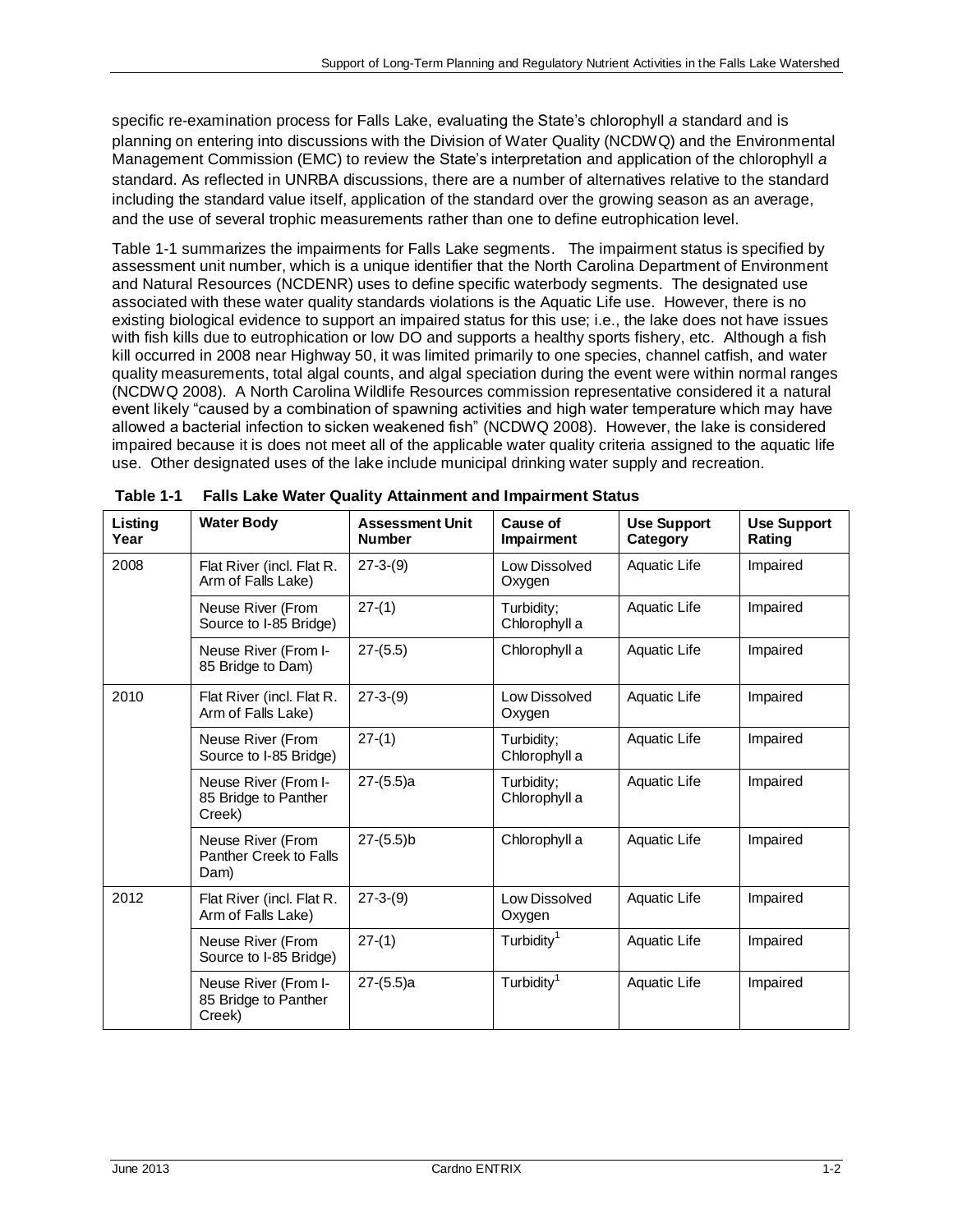In 2010 the Environmental Management Commission (EMC) passed the Falls Lake Nutrient Management Strategy, requiring two stages of nutrient reductions (N.C. Rules Review Commission 2010). The Rules establish a Nutrient Management Strategy for Falls of the Neuse Reservoir aimed at attaining:

"…the classified uses of Falls of the Neuse Reservoir set out in 15A NCAC 02B .0211 from current impaired conditions related to excess nutrient inputs; protect its classified uses as set out in 15A NCAC 02B .0216, including use as a source of water supply for drinking water; and maintain and enhance protections currently implemented by local governments in existing water supply watersheds encompassed by the watershed of Falls of the Neuse Reservoir." (15NCAC 02B .0275)

Stage I of the Nutrient Management Strategy requires "intermediate or currently achievable controls throughout the Falls watershed with the objective of reducing nitrogen and phosphorus loading, and attaining nutrient-related water quality standards in the Lower Falls Reservoir as soon as possible but no later than January 15, 2021, while also improving water quality in the Upper Falls Reservoir…." (15NCAC 02B .0275 (4) (a)). Based on modeling and evaluation by the NC Division of Water Quality (NCDWQ), Stage I will require a 20 percent and 40 percent reduction in total nitrogen and total phosphorus loading, respectively, for point sources and agriculture. For development based sources, the rules require that loading be reduced to the levels of the baseline year (2006) established by NCDWQ. Stage I requires local jurisdictions to establish requirements to control nutrient input from new development sources.

Stage II requires that all areas of Falls Lake achieve the nutrient-related water quality standards. Based on NCDWQ modeling and evaluation, the additional loading reductions required to achieve this goal are 40 percent and 77 percent for total nitrogen and total phosphorus, respectively, relative to the baseline year. NCDWQ reservoir monitoring data will be used to assess compliance with the goals of the Strategy and determine if additional load reductions to a particular lake segment are needed. As stated in the Rules:

"Stage II requires implementation of additional controls in the Upper Falls Watershed beginning no later than January 15, 2021 to achieve nutrient-related water quality standards throughout Falls Reservoir by 2041 to the maximum extent technically and economically feasible…." (15NCAC 02B .0275 (4) (b))

The NCDWQ believes that the Stage II nutrient reductions are needed for all of Falls Reservoir to achieve compliance with water quality standards. The rules identify the parties (municipalities, counties, agriculture, and state and federal entities) responsible for implementing the nutrient reductions. The nutrient reductions are to be achieved by requiring stormwater controls and implementation of best management practices (BMPs) for new and existing development, point source discharges, and agricultural non-point sources.

The Consensus Principles were adopted in February 2010 to guide the Falls Lake Nutrient Management Strategy. The Consensus Principles call for a review of the attainability of the designated uses for the Upper Lake, and the feasibility of achieving Stage II reduction goals and meeting the water quality standard for chlorophyll *a*. The principles also propose an examination of whether existing uses of the Upper Lake can be protected with alternative water quality standards.

Cardno ENTRIX is assisting the Upper Neuse River Basin Association (UNRBA) in determining the best approach to address the nutrient management rule requirements and the Consensus Principles regarding the re-examination of Stage II of the Falls Lake Nutrient Management Strategy. The re-examination should consider existing data, models, nutrient management strategies, the Consensus Principles, water quality standards (including designated uses and water quality criteria), implementation costs, and regulatory flexibility (Figure 1-1).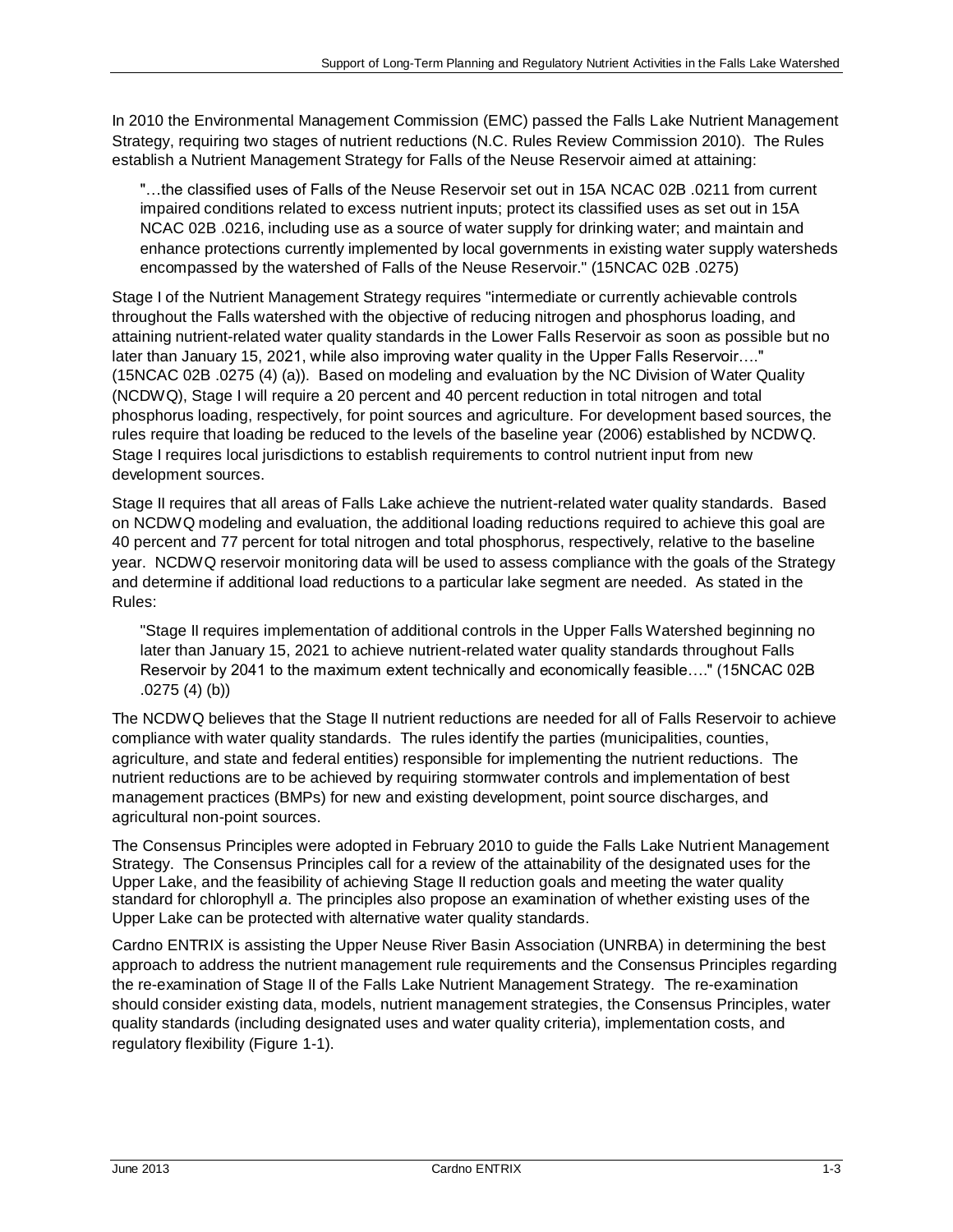

**Figure 1-1 Stage II Re-examination Components** 

## **1.3 Organization of Work Products**

Four project tasks were designed to provide the UNRBA with the information needed to make informed decisions regarding the next steps for possible implementation of the re-examination and to develop jurisdictional loads for regulatory and program implementation purposes. Each task has a corresponding report that includes the following:

#### **1.3.1 Task 1. Develop a Framework for a Re-examination of Stage II of the Falls Lake Nutrient Management Strategy**

Cardno ENTRIX (2013a) integrates the findings from Tasks 2, 3, and 4 into a recommended path forward for the re-examination of the Stage II rules. The Task 1 executive summary serves as the executive summary for the entire project and includes an overview of the major findings of the other tasks as well as a description of the re-examination process. Cardno ENTRIX (2013a) summarizes the existing physical, chemical, and biological conditions of Falls Lake and reviews the existing lake nutrient response model. A discussion of the feasibility of Stage II of the Falls Lake Nutrient Management Strategy is also provided based on the NCDWQ fiscal analysis of the rules (NCDWQ 2010). Using existing information, Cardno ENTRIX also describes the linkage between lake water quality and uses. Task 1 also includes a discussion of the various regulatory options that may be pursued as part of the re-examination process including sub-classification use attainability analyses, site specific criteria, and variances. Cardno ENTRIX recommends that the re-examination process include additional water quality and flow monitoring studies, revised watershed and lake response modeling, and more detailed analyses to support the regulatory options being considered under the plan.

#### **1.3.2 Task 2. Review Existing Data and Reports to Summarize Knowledge of Falls Lake and the Falls Lake Watershed**

Cardno ENTRIX (2012) compiled existing data and reports on Falls Lake and its watershed from 1999 to 2011. The resulting database was used to summarize spatial and temporal trends in lake water quality and to identify gaps in monitoring data. Summary statistics and box plots were used to assess spatial and temporal trends in water quality data. The main report and appendices summarize field parameters, nutrients, chlorophyll *a*, total organic carbon, and Secchi depth measurements.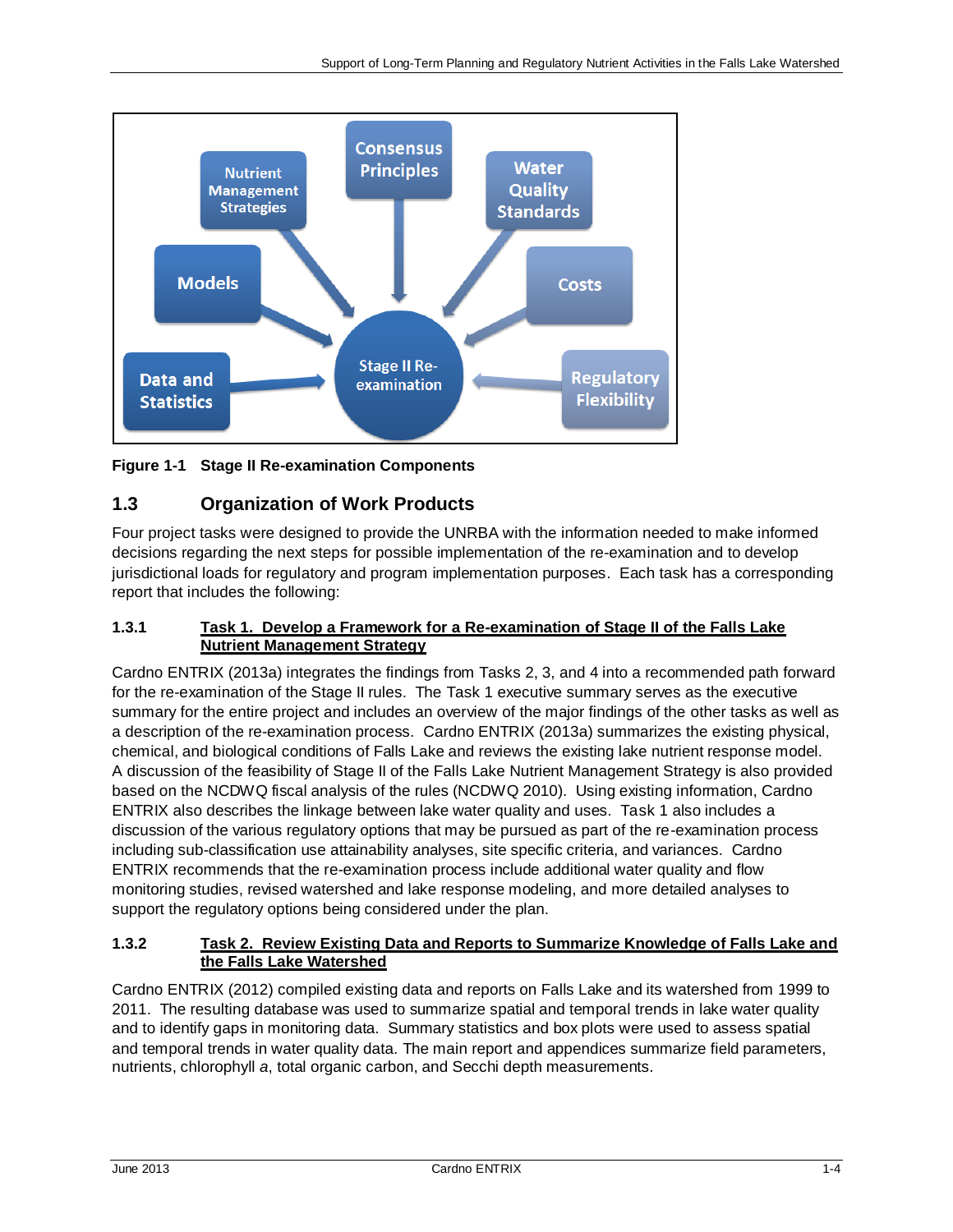## **1.3.3 Task 3. Review Methods for Delivered and Jurisdictional Nutrient Loads**

Cardno ENTRIX (2013b) describes the various methodologies available to calculate Stage I and Stage II load reduction requirements as described by the Falls Lake Nutrient Management Strategy. This report also includes quantification of nutrient loading from sources in the watershed that were not specifically addressed by the existing information. Estimates of nutrient loading from the five upper lake tributaries to Falls Lake are compared to other available estimates. Task 3 relies heavily on the database compiled for Task 2. Cardno ENTRIX (2013b) identified gaps in knowledge related to jurisdictional and tributary load estimation and provided preliminary suggestions for future monitoring and modeling studies which are the focus of Task 4.

## **1.3.4 Task 4. Recommend Future Monitoring and Modeling**

Cardno ENTRIX (2013c) reviewed the existing watershed and lake models developed by NCDWQ which are the basis of the Falls Lake Nutrient Management Strategy and identified future studies that will support reexamination of Stage II of the Falls Lake Nutrient Management Strategy. These studies may include monitoring or modeling studies. Task 4 relies heavily on the database compiled for Task 2 of the project and the load estimation performed under Task 3 to identify gaps in knowledge and data.

## **1.4 Summary of Project Findings**

The Falls Lake Nutrient Management Strategy presents technical and financial challenges to the regulated community in the watershed. The State estimated that Stage II of the Strategy would cost approximately \$945 million to implement (NCDWQ 2010). A review of the NCDWQ fiscal analysis indicates that these expenditures are not likely to achieve the Stage II nitrogen or phosphorus reductions (Cardno ENTRIX 2013a). Achieving the nitrogen reductions from the upper watershed would require 1) treating every acre of existing development (which is not technically feasible) 2) use of a limited set of best management practices (BMPs), and 3) installation of approximately 1,000 BMPs each year (which is not logistically feasible). The Stage II phosphorus reduction goals for existing development are beyond the limits of technology.

Given the high cost of implementing Stage II and the uncertainty with respect to the outcome, Cardno ENTRIX (2013a) recommends a multi-part approach for moving forward with the re-examination process. The overall process relies on collection of additional monitoring and modeling studies to provide a scientific basis for the re-examination. These studies will support revised lake response modeling and support the various regulatory options that comprise the overall plan for the re-examination process.

## **1.5 References**

- Cardno ENTRIX. 2012. Task 2: Review Existing Data and Reports for Falls Lake and the Watershed Support of Long Term Planning and Regulatory Nutrient Activities in the Falls Lake Watershed. Prepared for the Upper Neuse River Basin Association.
- Cardno ENTRIX. 2013a. Task 1: Framework for a Re-examination of Stage II of the Falls Nutrient Strategy Support of Long Term Planning and Regulatory Nutrient Activities in the Falls Lake Watershed. Prepared for the Upper Neuse River Basin Association.
- Cardno ENTRIX. 2013b. Task 3: Estimation of Nutrient Loading to Falls Lake Support of Long Term Planning and Regulatory Nutrient Activities in the Falls Lake Watershed. Prepared for the Upper Neuse River Basin Association.
- Cardno ENTRIX. 2013c. Task 4: Review of Existing Models and Recommendations for Future Studies Support of Long Term Planning and Regulatory Nutrient Activities in the Falls Lake Watershed. Prepared for the Upper Neuse River Basin Association.